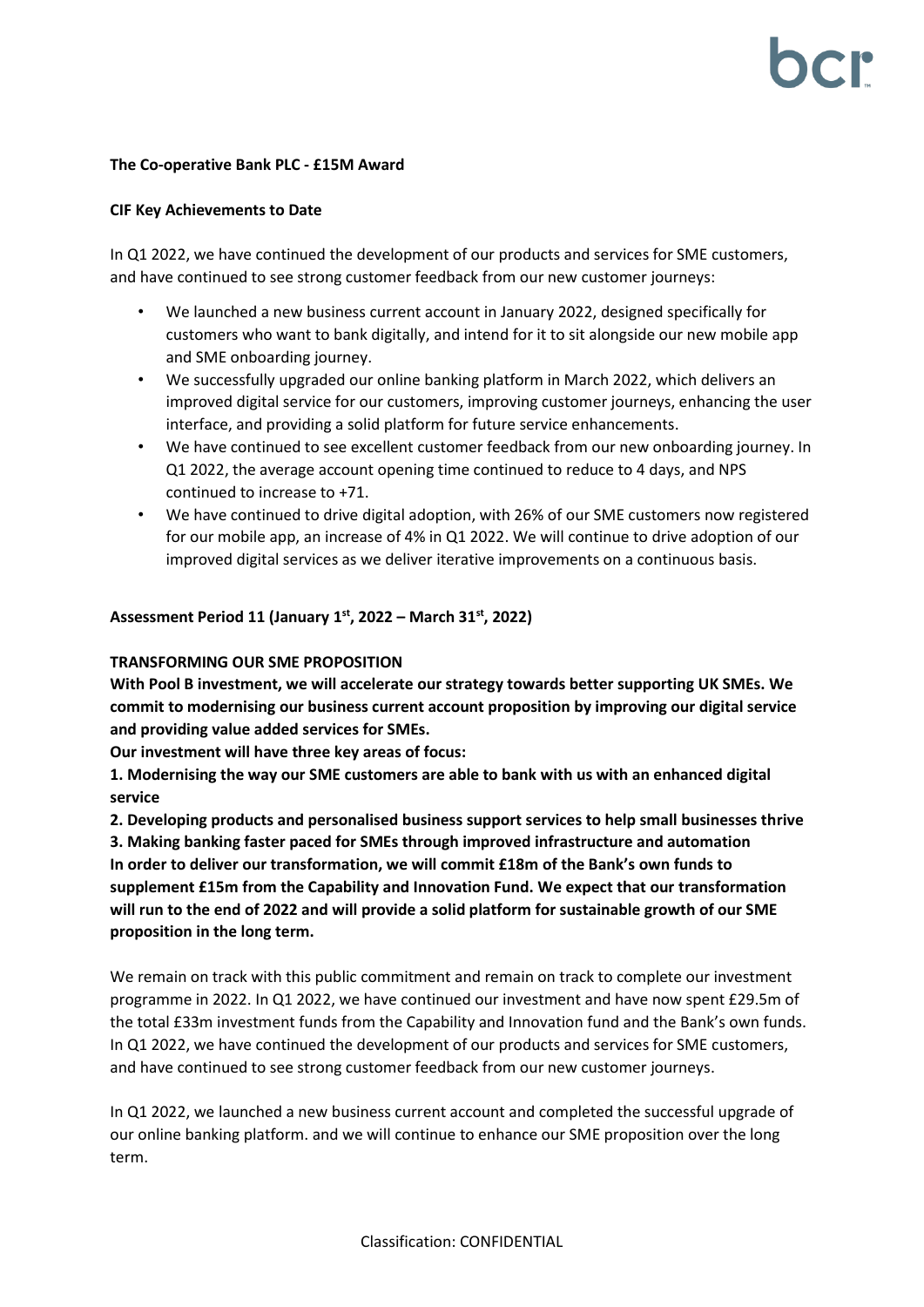## **MODERNISING OUR DIGITAL SERVICE FOR SMES**

**We commit to modernising the way our SME customers are able to bank with us by enhancing our digital service. We will deliver a new mobile app for our SME customers, which will also enable customers to access their personal accounts. This will remove traditional barriers between business and personal banking and provide customers with a more convenient, faster digital service.**

**This new mobile app will build on our online banking service and add an additional channel to complement our award winning branch and telephony teams, providing customers with modern, digital service whilst maintaining our strong heritage of great customer service.**

We remain on track with this public commitment, and we continue to make strong progress with 26% of our customer base now using our new mobile app. The upgrade of our online banking platform in Q1 2022 is a major milestone in advancing our digital service, and we have continued to make iterative improvements to our mobile app, including introducing new functionality to enable customers to manage multiple businesses through the app. We continue to make progress with the development of our Smart Invoicing proposition, working in partnership with Bankifi on our award winning co-branded request to pay app, Incomeing.

### **HELPING SMES THRIVE**

**We commit to helping SMEs thrive by launching a new business credit card proposition and building a suite of personalised business support tools. This will provide businesses with access to value-added services that will remove burdensome overheads and help us to better meet the needs of small businesses and provide the all-round business support services they need. We will partner with FinTechs and other specialist providers to give SMEs better access to business insurance, integration between online banking and accounting software, business admin packages, smart invoicing and support with setting up new businesses. This will help SMEs at key moments of truth to help them develop and grow.**

We remain on track with this public commitment. In Q1 2022, we launched a new business current account, designed specifically for customers who want to bank digitally, and intended to sit alongside our new mobile app and improved onboarding journey as a holistic digital banking proposition for SMEs. We are also continuing to promote our Business Insurance, Business Concierge and Incomeing services, and are exploring further expansions to our suite of value-added products.

# **MAKING BANKING FASTER PACED FOR SMES**

**We commit to making banking faster paced for SMEs by digitising our onboarding journey and common account servicing tasks to provide SMEs with a frictionless customer experience. Our investment will enable customers to open an account on the same day as they apply which will remove a traditional barrier to switching for SMEs.**

**We will invest in a digital credit engine and the automation of internal processes, combining new technology with our strong process governance and risk management practices. This will enable us to truly modernise our customers' experience of opening and maintaining their account and provide us with a platform for future continuous improvement of our service for SMEs.**

We remain on track with this commitment. We continued to see good customer feedback from our new onboarding journey, with an improved NPS of +71 and a reduced average account opening time